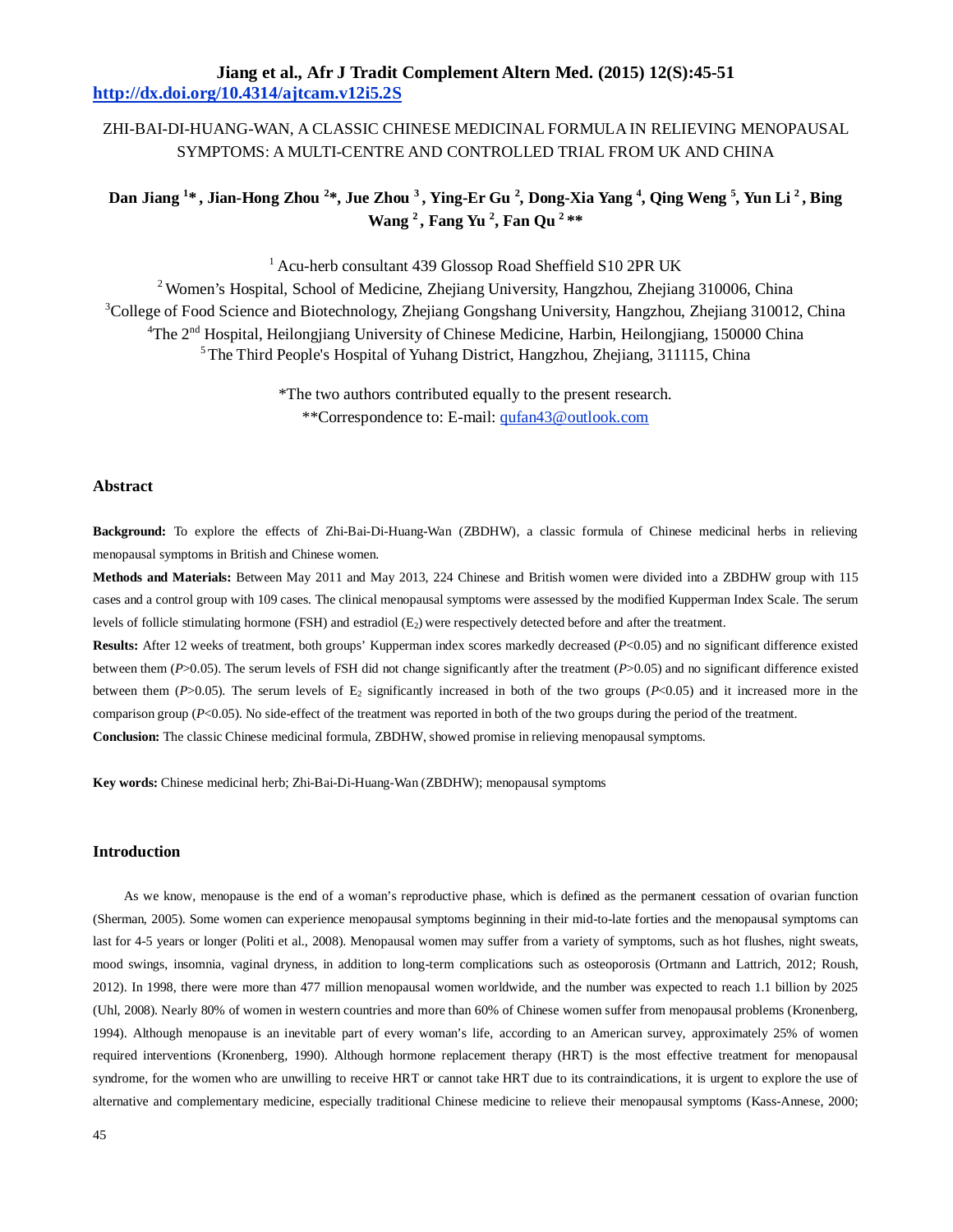Morelli and Naquin, 2002; Nedrow et al., 2006; Newton et al., 2002; Wong et al., 2009; Zheng et al., 2013; Zhong et al., 2013; Zhou et al., 2007; Zhou et al., 2011). In USA, 82% physicians recommended herbal remedies to their menopausal patients (Singh et al., 2005).

Zhi Bai Di Huang Wan (ZBDHW, Eight Flavor Rehmannia Pill), a classic Chinese medicinal formula is frequently given to menopausal women who are suffering from hot flushes and night sweats. However, little multi-centre research has been conducted on the effects of ZBDHW in alleviating menopausal symptoms. The present multi-centre and controlled trial from UK and China was then designed to address it.

# **Methods and Materials**

## **Subjects**

The clinical research was conducted between May 2011 and May 2013 in three hospitals in China (Women's Hospital, School of Medicine, Zhejiang University, Hangzhou; the 2<sup>nd</sup> Hospital, Heilongjiang University of Chinese Medicine, Harbin; and the 3<sup>rd</sup> People's Hospital of Yuhang District, Hangzhou) and a TCM clinic in UK, Acu-herb Consultant (Sheffield, S10 2PR, UK; the relevant blood tests were done by the laboratory in Royal Hallamshire Hospital of the University of Sheffield, UK). A total of 234 Chinese and British women were divided into a ZBDHW group with 118 cases and a control group with 116 cases according to their desire. All of the participants did not take drugs containing hormones, or herb with phytohormone (such as Soybean protein products) or affecting the cardiovascular system during the previous 6 months. A gynecologic examination and laboratory tests showed that they did not suffer from organic diseases of reproductive system.All of the subjects were accorded to the diagnostic criteria of menopausal syndrome after clinical and laboratory examination. None of the patients was under medical treatment or had metabolic, hepatic, renal, or endocrine disease. Smokers were excluded. Ethical approval and permission to conduct the study were obtained from the Local Ethical Committees (where in the UK and where in China?) and the administration based on international guidelines. Women were informed about the short- and long-term benefits of HRT. The aim and methodology of the present study was explained to the patients. Voluntary participation was requested and informed consent obtained.

#### **Group and Administration**

#### **ZBDHWGroup**

The ingredients in the formula of ZBDHW are as follows: Radix Rehmanniae Preparata (Shu Di Huang), Fructus Corni Officinalis (Shan Zhu Yu), Cortex Moutan Radicis (Paeonia Suffruticosa, Mu Dan Pi), Rhizoma Dioscoreae Oppositae (Shan Yao), Sclerotium Poriae Cocos (Fu Ling), Rhizoma Alismatis Orientalis (Ze Xie), Rhizoma Anemarrhenae Asphodeloidis (Zhi Mu), Cortex Phellodendri Chinensis (Huang Bo). ZBDHW was provided by Tong Ren Tang Pharmaceutical Co., Ltd (Beijing, China). Patients were instructed to take 30 pills (6g) orally twice a day with warm water for 12 consecutive weeks. A two-week supply was dispensed at each treatment visit. Subjects were asked not to modify their dietary pattern during the study period.

#### **Control Group**

The subjects were prescribed with oral Livial (Tibolone, made by Nanjing Oujianong Pharmaceutical Co., Ltd, Nanjing, China), in the dosage of one tablet a day (2.5mg/tab) for 12 consecutive weeks. All the patients included in the control group were from the three hospitals in China.

### **Index and Method**

46 Scoring criteria of menopausal symptoms: the degree of clinical symptoms was assessed by the modified Kupperman Scale respectively 1 day before the treatment and at the end of the treatment. Thirteen main symptoms were selected as heat and sweating, insomnia, nervousness, melancholia, sexual complaints, arthralgia and myalgia, vertigo, fatigue, headache, formication, urinary tract infection, heart palpitation,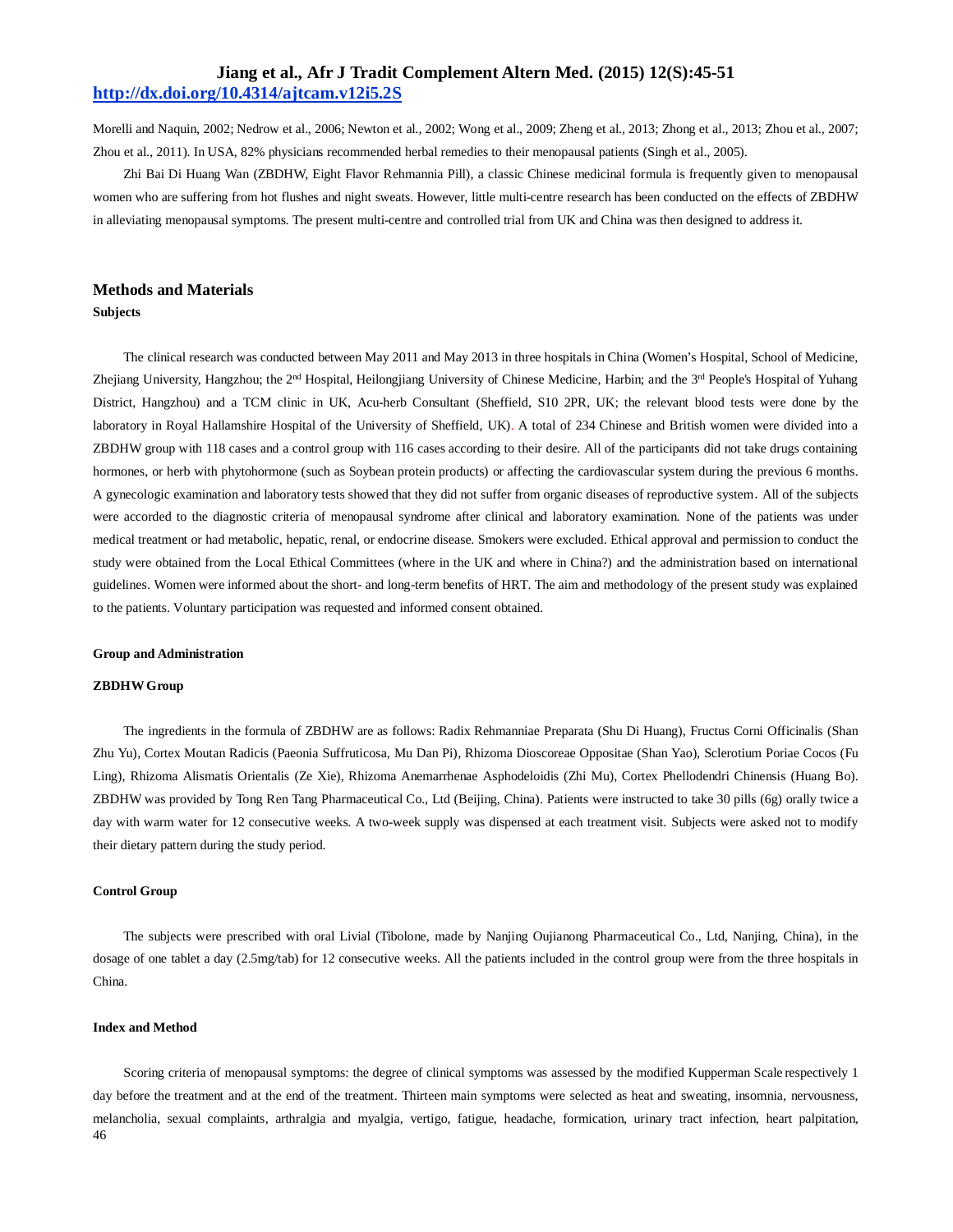paresthesia. Kupperman index was the sum of every multiplication product of symptom index and degree factor. The higher the score was the severe the symptom was. Kupperman indices before and after treatment of every patient were calculated. The serum levels of Follicle Stimulating Hormone (FSH) and estradiol (E2) were detected with ELISA. Each participant received a physical examination, routine blood examination, routine uronoscopy, liver function test and renal function test respectively 3 days before the treatment and on the 3<sup>rd</sup> day after the treatment ended. In the statistical analysis, three cases in ZBDHW group and seven cases in control group were excluded as they went missing during the trial (Fig 1).

### **Data Analysis**

Results were analyzed by an independent university statistician using Statistical Package for Social Sciences (SPSS 13.0 for Windows), a computer software. Non-parametric Mann–Whitney tests were used to analyze the inter-group and intra-group differences of Kupperman scores. Analysis of variance (ANOVA) was used to analyze the inter-group and intra-group differences of the serum levels of FSH and E2. A 5% significance level (*P*<0.05) and two-tailed tests were used for all hypothesis tests. Ninety-five percent confidence intervals for the median differences were determined.



Figure 1: The flow chart of the progress of participants through the trial.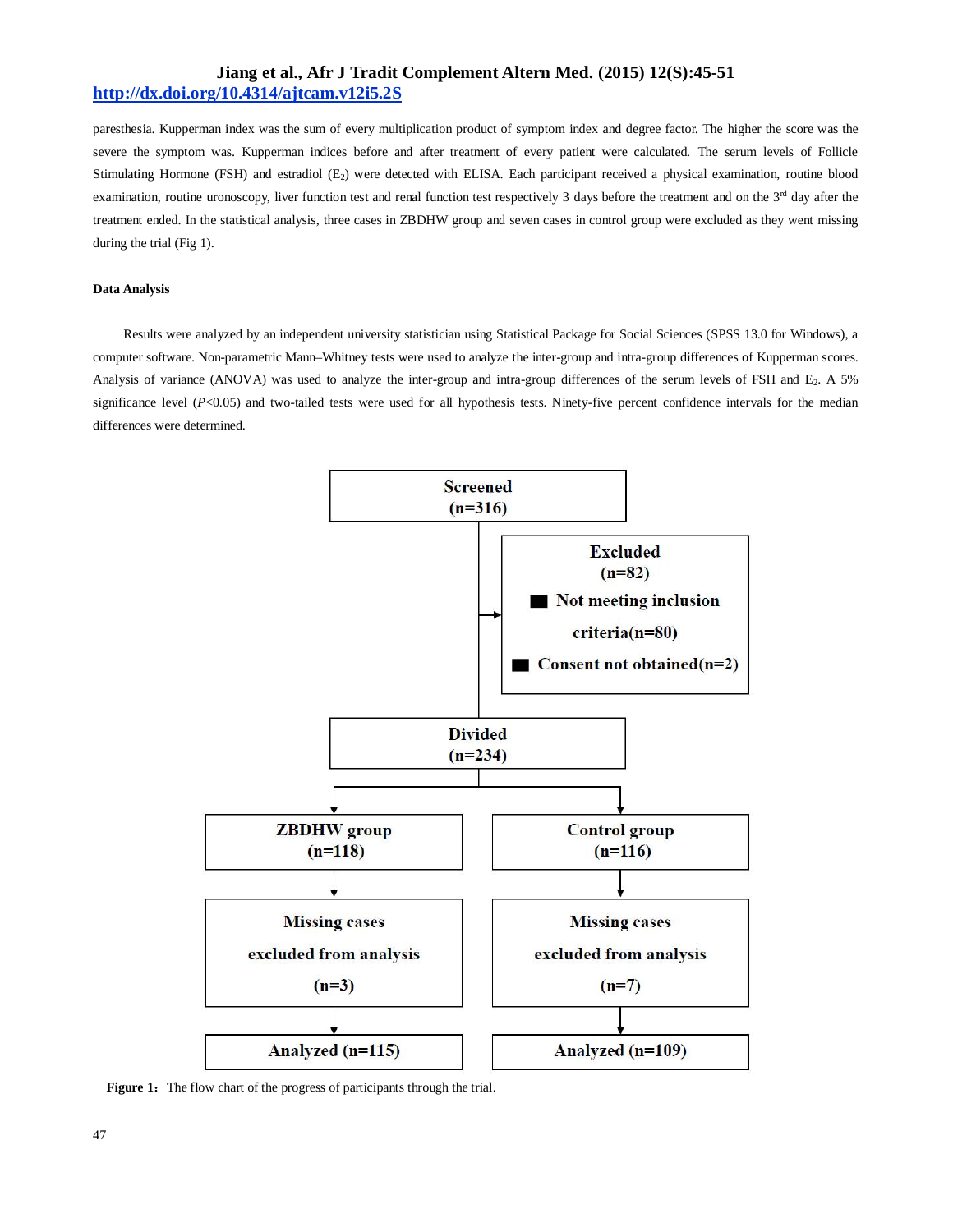## **Results**

## **The Baseline Characteristics**

There was no significant difference between ZBDHW group and control group in all the baseline characteristics (*P>*0.05) (Table 1).

#### **Kupperman Index Scores**

As shown in Table 2, after treatment for 12 weeks, Kupperman index scores in both of ZBDHW group and control group markedly decreased (*P*<0.05) and no significant difference existed between the two groups (*P*>0.05). As shown in Table 3, all the thirteen main symptoms were significantly relieved after treatment in ZBDHW group (*P*<0.05). However, in control group, the vertigo symptom did not change markedly after the treatment ( $P > 0.05$ ) and all the other symptoms were significantly relieved ( $P < 0.05$ ).

| Table 1: Participants' baseline characteristics |                   |                   |  |  |  |
|-------------------------------------------------|-------------------|-------------------|--|--|--|
|                                                 | ZBDHW group       | Control group     |  |  |  |
| Item                                            | $(n=115)$         | $(n=109)$         |  |  |  |
| Demographic characteristics                     |                   |                   |  |  |  |
| Age (years)                                     | $48.66 \pm 4.66$  | $46.70 \pm 4.55$  |  |  |  |
| Height(cm)                                      | $161.93 \pm 6.67$ | $162.38 + 9.26$   |  |  |  |
| Weight $(Kg)$                                   | $62.79 \pm 7.18$  | $61.13 \pm 11.91$ |  |  |  |
| Time since last menstrual period(months)        | $16.70 \pm 15.22$ | $18.32 \pm 12.72$ |  |  |  |
| Married/living as married                       | $106(92.2\%)$     | 101(92.7%)        |  |  |  |
| Never married                                   | $2(1.9\%)$        | $3(2.8\%)$        |  |  |  |
| Divorced/separated                              | $7(6.1\%)$        | $5(4.6\%)$        |  |  |  |
| Women with children                             | $106(92.2\%)$     | 102(93.6%)        |  |  |  |
| Area of residence                               |                   |                   |  |  |  |
| Urban                                           | 72(62.6%)         | 69(63.3%)         |  |  |  |
| Suburban                                        | 26(22.6%)         | 25(22.9%)         |  |  |  |
| Rural                                           | $17(14.8\%)$      | $15(13.8\%)$      |  |  |  |
| Educational background                          |                   |                   |  |  |  |
| Less than high school                           | $15(13.0\%)$      | $12(11.0\%)$      |  |  |  |
| High school                                     | 18(15.7%)         | $18(15.6\%)$      |  |  |  |
| Some college/university                         | 82(71.3%)         | 79(72.5%)         |  |  |  |
| Current employment status                       |                   |                   |  |  |  |
| Full-time employment                            | 63(54.8%)         | 59(54.1%)         |  |  |  |
| Part-time employment                            | $16(13.9\%)$      | $17(15.6\%)$      |  |  |  |
| Registered unemployed /retired                  | 36(31.3%)         | 33(30.3%)         |  |  |  |
| Duration of the perimenopausal symptoms (month) | $13.01 \pm 9.85$  | $12.74 \pm 7.81$  |  |  |  |

Notes: Values are given as mean±SD.

\* P<0.05, compared with the control group.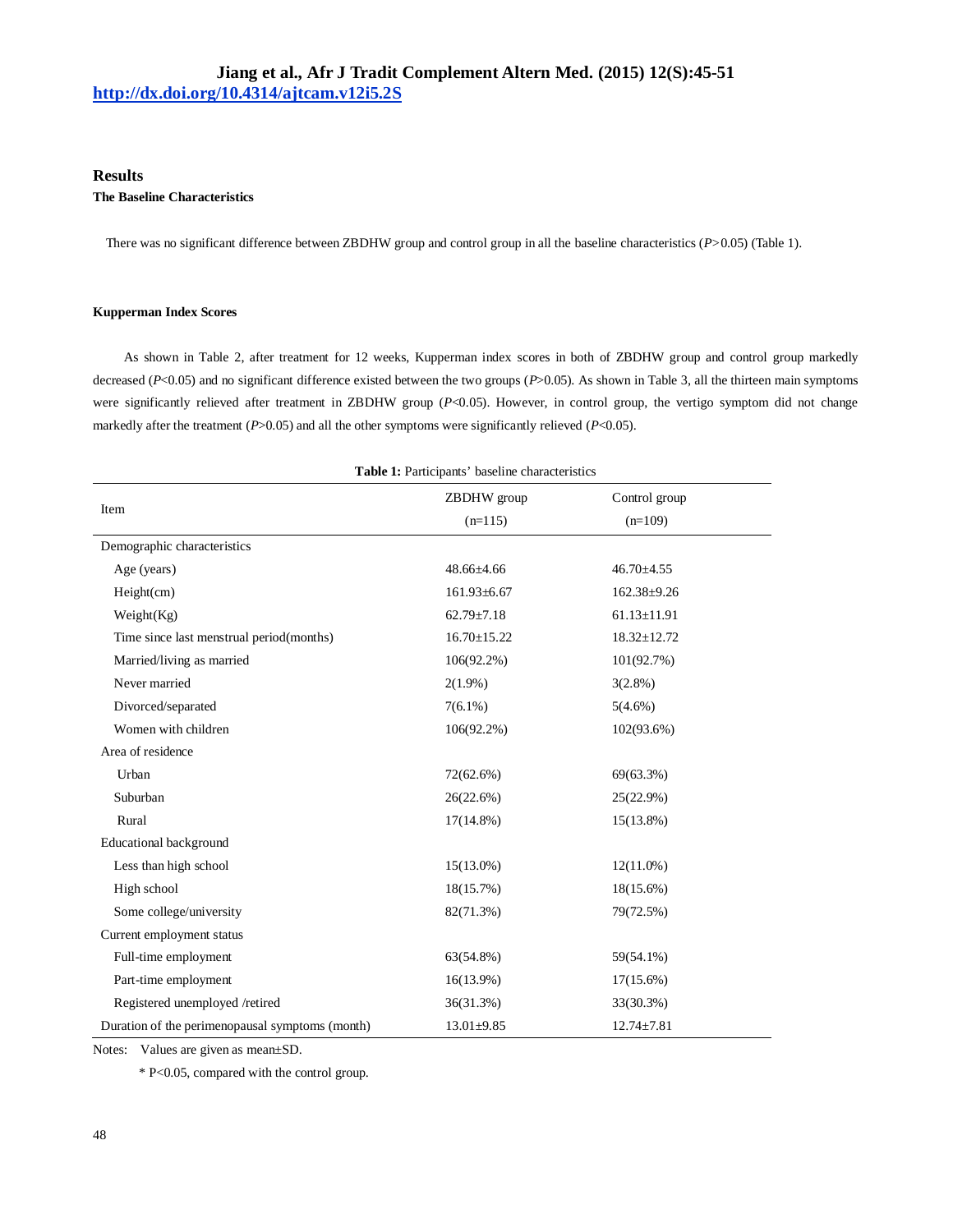| <b>Items</b>    | ZBDHW group $(n=115)$ |                     |                  | Control group $(n=109)$         |  |
|-----------------|-----------------------|---------------------|------------------|---------------------------------|--|
|                 | Pre-treatment         | Post-treatment      | Pre-treatment    | Post-treatment                  |  |
| FSH (mIU/ml)    | $61.57 + 25.65$       | $55.90 + 35.40$     | $55.97 + 28.42$  | $35.68 + 21.64$                 |  |
| $E_2$ (pg/ml)   | $52.08 + 52.38$       | $78.76 + 96.32 *$ # | 69.93+74.52      | $120.93 \pm 30.34$ <sup>#</sup> |  |
| Kupperman Index | $27.23 \pm 6.05$      | $8.90 + 4.65$ #     | $26.23 \pm 9.18$ | $10.36 + 7.14$ #                |  |

Table 2: Comparison of Kupperman index scores and the serum levels of FSH and E<sub>2</sub>

Notes: Values are given as mean±SD.

\* P<0.05, compared with the control group.

# P<0.05, compared with pre-treatment in the same group.

| <b>Symptoms</b>         |                 | TCM group $(n=115)$  |                 | Control group $(n=109)$      |  |
|-------------------------|-----------------|----------------------|-----------------|------------------------------|--|
|                         | Pre-treatment   | Post-treatment       | Pre-treatment   | Post-treatment               |  |
| Heat and sweating       | $8.66 \pm 3.09$ | $2.26 \pm 2.26^{\#}$ | $8.18 \pm 3.05$ | $2.20 \pm 2.40^{\#}$         |  |
| Insomnia                | $3.70 \pm 1.90$ | $1.23 \pm 1.07$ #    | $3.21 \pm 2.00$ | $0.94 \pm 1.23$ #            |  |
| <b>Nervousness</b>      | $3.22 \pm 1.73$ | $1.15 \pm 1.16^{\#}$ | $2.90 \pm 2.13$ | $0.90 \pm 1.11$ <sup>#</sup> |  |
| Melancholia             | $0.94 \pm 0.82$ | $0.45 \pm 0.55$ #    | $0.95 \pm 0.83$ | $0.48 \pm 0.59$ #            |  |
| Sexual complaints       | $1.65 \pm 1.62$ | $0.59 \pm 0.95$ #    | $1.80 \pm 1.70$ | $1.01 \pm 1.14$ <sup>#</sup> |  |
| Arthralgia, myalgia     | $0.97 \pm 0.92$ | $0.35 \pm 0.48$ #    | $0.94 \pm 0.76$ | $0.44 \pm 0.58$ #            |  |
| Vertigo                 | $0.71 \pm 0.71$ | $0.23 \pm 0.42$ #    | $0.72 \pm 0.66$ | $0.59 \pm 0.66$              |  |
| Fatigue                 | $2.08 \pm 1.68$ | $0.53 \pm 0.52$ #    | $0.85 \pm 0.69$ | $0.42 \pm 0.55$ <sup>#</sup> |  |
| Headache                | $0.89 \pm 0.76$ | $0.37 \pm 0.52$ #    | $0.94 \pm 0.78$ | $0.68 \pm 0.62$ #            |  |
| Formication             | $1.03 \pm 1.14$ | $0.45 \pm 0.88$ #    | $1.78 \pm 1.52$ | $1.05 \pm 1.29^{\#}$         |  |
| Urinary tract infection | $1.10 \pm 1.11$ | $0.47 \pm 0.89$ #    | $1.39 \pm 1.32$ | $0.83 \pm 1.13$ <sup>#</sup> |  |
| Heart palpitation       | $0.97 \pm 0.64$ | $0.26 \pm 0.44$ #    | $0.79 \pm 0.71$ | $0.43 \pm 0.60^{\#}$         |  |
| Paresthesia             | $1.30 \pm 1.35$ | $0.56 \pm 0.98$ #    | $1.78 \pm 1.50$ | $0.40 \pm 0.81$ #            |  |

**Table 3:** Comparison of the individual symptom in the Kupperman index scale

Notes: Values are given as mean±SD.  $*P<0.05$ , compared with pre-treatment in the same group.

## **Serum Levels of FSH and E2**

As shown in Table 2, after the treatment, the serum levels of FSH did not change significantly in both of ZBDHW group and control group (P>0.05) and no significant difference existed between them (P>0.05). The serum levels of E2 significantly increased in both of the two groups (P<0.05) and it increased more in the control group (P<0.05).

## **Adverse Result**

No side-effect was reported in either group during the period of the research.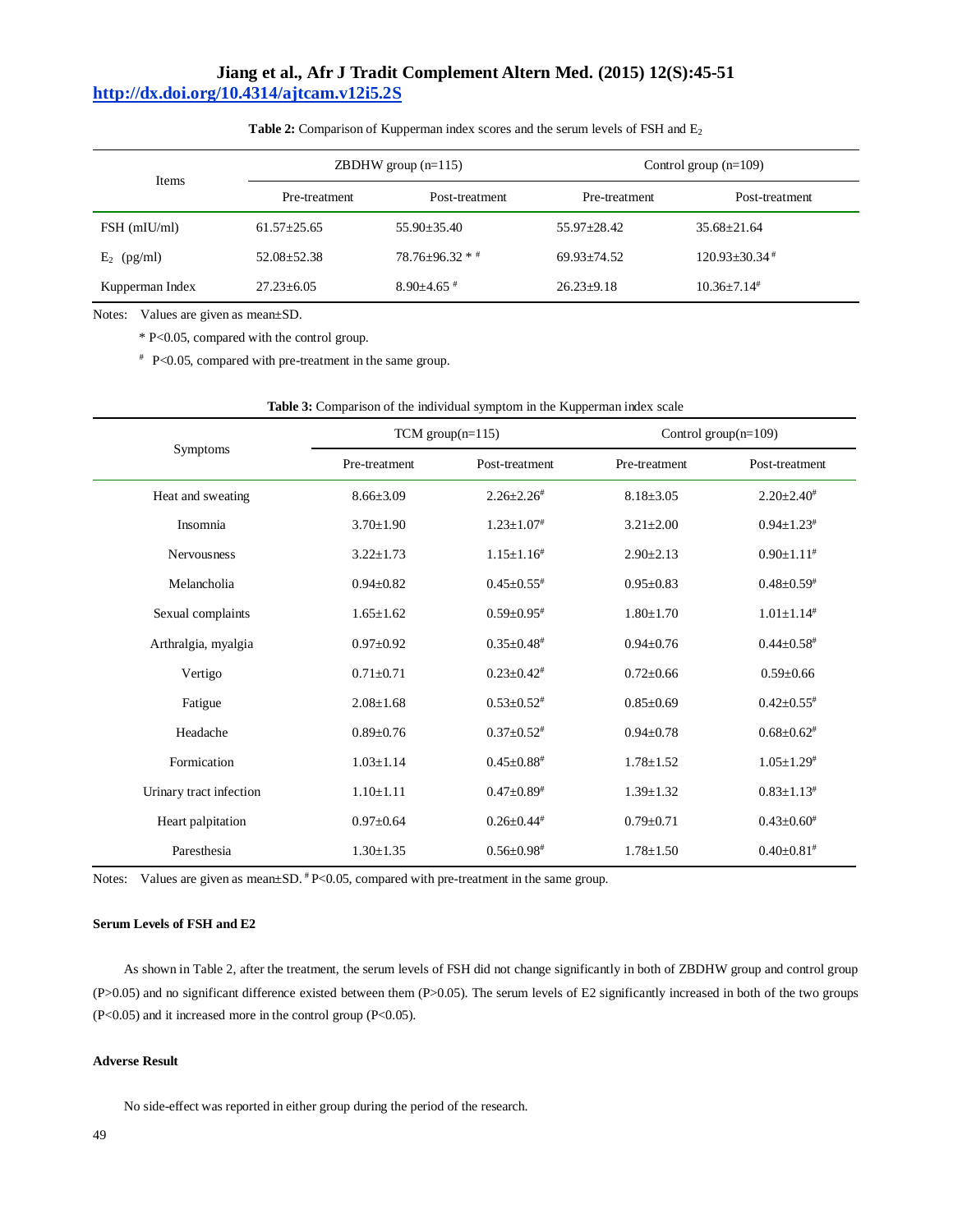#### **Discussion**

Menopausal symptoms occur frequently in premenopausal and early postmenopausal women, which negatively influence their physical and mental health as well as their quality of life at different levels (Gold et al., 2001; van der Mooren and Kenemans, 2004 not in the references section). The most recent research has shown relatively low risk of severe adverse events for HRT within the first 10 years of menopausal onset (Santen et al., 2010), however, as some menopausal women have contraindications to or are unwilling to use HRT, it is necessary to find some alternative medication for them. Both the patients and the physicians are increasingly interested in complementary therapies using natural products with good effectiveness and fewer side effects (Bair et al., 2008; Brett and Keenan, 2007; Flint, 2003; Hill-Sakurai et al., 2008; Thompson, 2010; Wong et al., 2009). We found in the present study that ZBDHW treatment for twelve weeks successfully decreased the Kupperman index scores of the menopausal women, without any difference compared to Livial and no side-effect of the treatment was reported during the period of the treatment.

It has been found that the main factors contributing to earlier onset of menopause and severity of menopausal symptoms were lower educational level, poor economic status, and smoking (Li et al., 2012). In the present study, the three factors were well controlled. The smokers were excluded from the study, and there were no significant differences between the ZBDHW and control groups on age, height, weight, time since last menstrual period, duration of the menopausal symptoms, marital status, area of residence, educational backgrounds and current employment status

In the present study, no side-effect was reported in either group during the period of the research, demonstrating that ZBDHW is a safe intervention to alleviate the menopausal symptoms in women. Findings from this study have implications for health care providers to consider administering ZBDHW, the classic Chinese medicinal formula in their clinical practices when caring for menopausal women who are unwilling to or cannot receive HRT. Further research should be done on the mechanism involved and more large-size, randomized, multicentre, double-blinded and placebo-controlled trials are supposed to be conducted in the future.

#### **Conclusion**

The classic Chinese medicinal formula---ZBDHW showed promise in relieving menopausal symptoms.

#### **Acknowledgements**

The authors wish to thank the patients included in the research.This work was partly supported by Good Practice in Traditional Chinese Medicine Research in the Post-genomic Era (GP-TCM), a Coordination Action funded by the European Union's 7th Framework Program under the grant agreement No. 223154.

#### **References**

- 1. Bair, Y.A., Gold, E.B., Zhang, G., Rasor, N., Utts, J., Upchurch, D.M., Chyu, L., Greendale, G.A., Sternfeld, B., and Adler, S.R. (2008). Use of complementary and alternative medicine during the menopause transition: longitudinal results from the Study of Women's Health Across the Nation. Menopause **15:**32-43.
- 2. Brett, K.M., and Keenan, N.L. (2007). Complementary and alternative medicine use among midlife women for reasons including menopause in the United States: 2002. Menopause **14:**300-307.
- 3. Flint, M.P. (2003). Complementary and alternative medicines and menopause. Menopause **10:**491-493.
- 4. Gold, E.B., Bromberger, J., Crawford, S., Samuels, S., Greendale, G.A., Harlow, S.D., and Skurnick, J. (2001). Factors associated with age at natural menopause in a multiethnic sample of midlife women. Am J Epidemiol **153:**865-874.